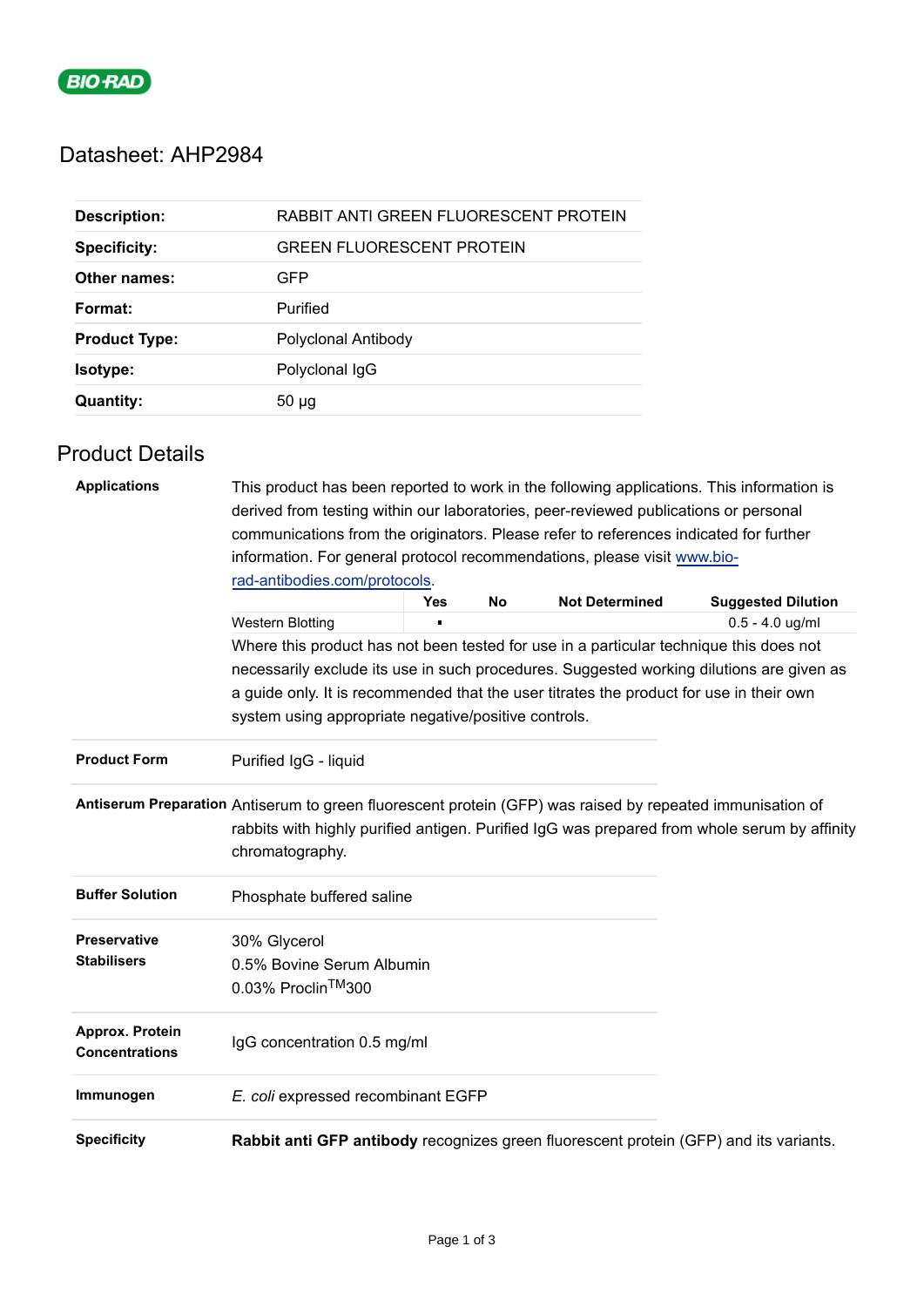|                                         | GFP is a ~27 kDa protein derived from the jellyfish Aequorea victoria. GFP fluoresces<br>green (509 nm) when excited by blue light (395 nm), and is commonly used as a marker<br>of gene expression. Rabbit anti GFP antibody is known to cross-react with enhanced<br>green fluorescent protein (EGFP), yellow fluorescent protein (YFP) and red fluorescent<br>protein (RFP).           |  |
|-----------------------------------------|-------------------------------------------------------------------------------------------------------------------------------------------------------------------------------------------------------------------------------------------------------------------------------------------------------------------------------------------------------------------------------------------|--|
| <b>Western Blotting</b>                 | Rabbit anti GFP antibody recognizes a band of approximately 30-37 kDa on recombinant<br>enhanced green fluorescent protein (EGFP).<br>Rabbit anti GFP antibody recognizes a band of approximately 32-34 kDa on recombinant<br>red fluorescent protein (RFP).<br>Rabbit anti GFP antibody recognizes a band of approximately 32-34 kDa on recombinant<br>yellow fluorescent protein (YFP). |  |
| <b>Storage</b>                          | Store at -20°C<br>Storage in frost-free freezers is not recommended.<br>This product should be stored undiluted. Avoid repeated freezing and thawing as this may<br>denature the antibody. Should this product contain a precipitate we recommend<br>microcentrifugation before use.                                                                                                      |  |
| <b>Guarantee</b>                        | 12 months from date of despatch                                                                                                                                                                                                                                                                                                                                                           |  |
| <b>Acknowledgements</b>                 | Proclin™ 300 is a trademark of The Dow Chemical Company ("Dow") or an affiliated<br>company of Dow                                                                                                                                                                                                                                                                                        |  |
| <b>Health And Safety</b><br>Information | Material Safety Datasheet documentation #20352 available at:<br>20352: https://www.bio-rad-antibodies.com/uploads/MSDS/20352.pdf                                                                                                                                                                                                                                                          |  |
| <b>Regulatory</b>                       | For research purposes only                                                                                                                                                                                                                                                                                                                                                                |  |

### Related Products

#### **Recommended Secondary Antibodies**

| <b>Recommended Useful Reagents</b>                    |                                       |  |  |  |  |
|-------------------------------------------------------|---------------------------------------|--|--|--|--|
| Sheep Anti Rabbit IgG (STAR36)                        | DyLight®488, DyLight®680, DyLight®800 |  |  |  |  |
| Goat Anti Rabbit IgG (Fc) (STAR121) Biotin, FITC, HRP |                                       |  |  |  |  |
| Goat Anti Rabbit IgG (H/L) (STAR124) HRP              |                                       |  |  |  |  |
| Sheep Anti Rabbit IgG (STAR35)                        | <b>RPE</b>                            |  |  |  |  |
| Sheep Anti Rabbit IgG (STAR34)                        | <b>FITC</b>                           |  |  |  |  |

#### **Recommended Useful Reagents**

[RABBIT ANTI BLUE FLUORESCENT PROTEIN \(AHP2985\)](https://www.bio-rad-antibodies.com/polyclonal/blue-fluorescent-protein-antibody-ahp2985.html) [RABBIT ANTI CYAN FLUORESCENT PROTEIN \(AHP2986\)](https://www.bio-rad-antibodies.com/polyclonal/cyan-fluorescent-protein-antibody-ahp2986.html) [RABBIT ANTI RED FLUORESCENT PROTEIN \(AHP2987\)](https://www.bio-rad-antibodies.com/polyclonal/red-fluorescent-protein-antibody-ahp2987.html) [RABBIT ANTI mCHERRY \(AHP2326\)](https://www.bio-rad-antibodies.com/polyclonal/mcherry-antibody-ahp2326.html) [MOUSE ANTI mCHERRY \(MCA6020\)](https://www.bio-rad-antibodies.com/monoclonal/mcherry-antibody-clone-1-mca6020.html)

|         | <b>North &amp; South</b> Tel: +1 800 265 7376 | World |
|---------|-----------------------------------------------|-------|
| America | Fax: +1 919 878 3751                          |       |
|         | Email: antibody_sales_us@bio-rad.com          |       |

**Worldwide** Tel: +44 (0)1865 852 700 Fax: +44 (0)1865 852 739 Email[: antibody\\_sales\\_uk@bio-rad.com](mailto:antibody_sales_uk@bio-rad.com)

**Europe** Tel: +49 (0) 89 8090 95 21 Fax: +49 (0) 89 8090 95 50 Email: [antibody\\_sales\\_de@bio-rad.com](mailto:antibody_sales_de@bio-rad.com)